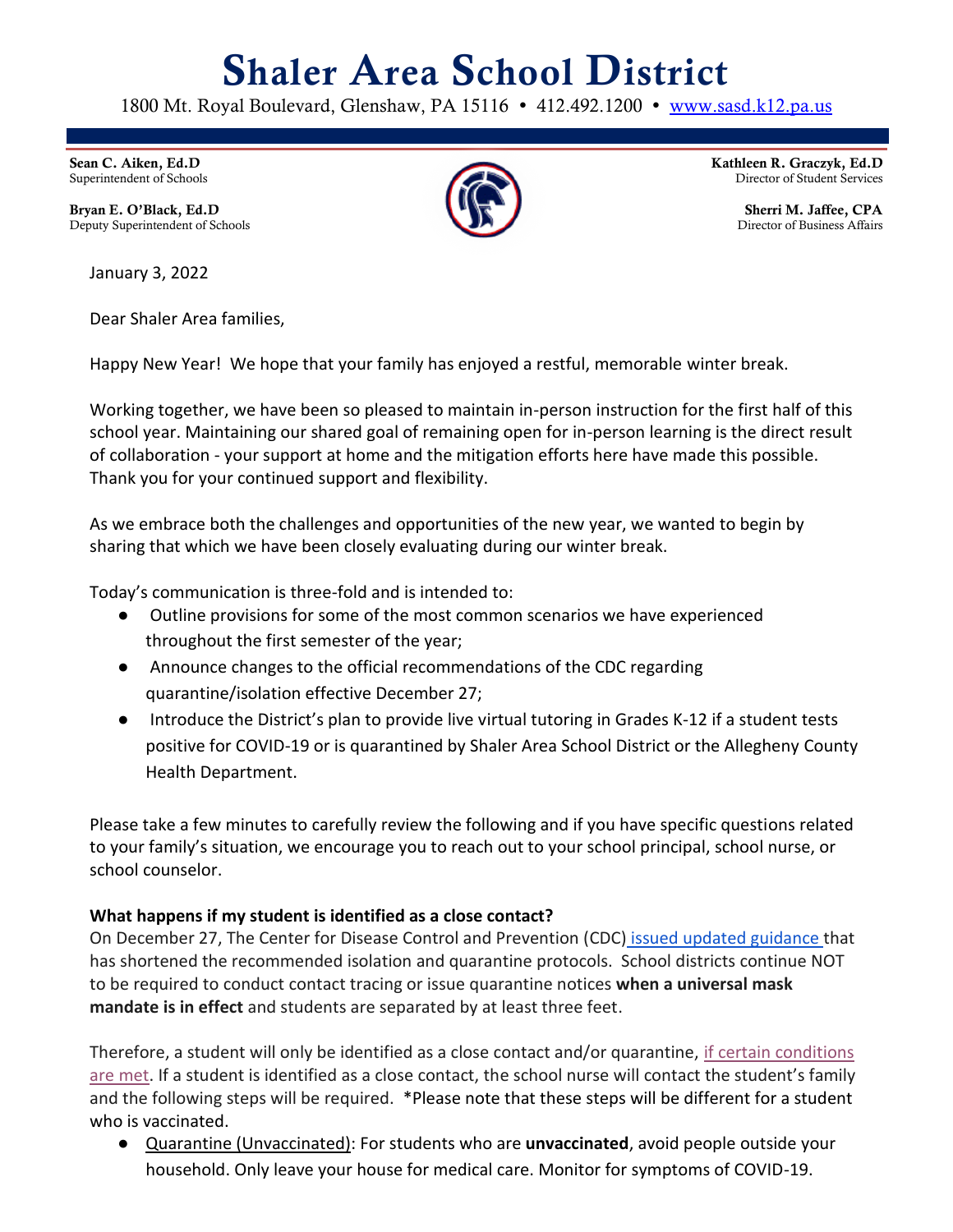Unvaccinated, students will be required to quarantine for **5 days** after their last possible exposure to limit the spread of COVID-19. While not required, it is recommended to test on day 5.

● Quarantine (Vaccinated): For students who are **fully vaccinated (receiving both doses >6 mo. ago)**, are to wear a mask around others for 10 days, and test on day 5. You should wait until at least the fifth (5th) day after your last known exposure to get tested. If at any point symptoms occur, students should immediately quarantine until tested.

## **What happens if my student tests positive for COVID-19 (regardless of vaccination status)?**

- Immediately contact your [school nurse](https://www.sasd.k12.pa.us/healthoffice3284.aspx) and **do NOT send your child to school** until you have made contact with our staff.
- **Regardless of vaccination status**, students should **stay home for 5 days after symptom onset**. If the individual has no symptoms, they can return to school after 5 days and must continue to wear a mask around others. If they have a fever, continue to stay at home until the fever resolves.

## **What instruction is available when a student cannot attend school in person due to quarantine or testing positive for COVID-19?**

Beginning on January 10, 2022, students who are quarantined/isolated by the school nurse or Allegheny County will have the opportunity to participate in virtual live tutoring for the duration of their quarantine. Tutoring will be provided by Shaler Area teachers Monday - Friday during the following times via Google Classroom/Zoom:

- Primary School  $(K-3)$  4:00 p.m.  $-6:00$  p.m.
- Elementary School  $(4-6)$  3:45 p.m.  $-$  5:45 p.m.
- Middle School  $(7-8)$  3:30 p.m.  $-5:30$  p.m.
- High School  $(9-12)$  3:00 p.m.  $-5:00$  p.m.

Information is available to guide your access to live tutoring sessions and will be provided by the school nurse when a student is either quarantined/isolated. While synchronous attendance at the virtual tutoring sessions is not required, **it is strongly encouraged.** The purpose of this tutoring is to provide academic support in the core content areas (Math, ELA, Science and Social Studies) on assignments and lesson materials during the quarantine/isolation period.

In addition to virtual tutoring, students who are not able to participate in in-person instruction due to illness, quarantine, or any other reason are asked to make arrangements with their teachers to have coursework sent home, accessed through Google classrooms, or made up when they are able to return to school.

#### **How will the District's attendance policy be applied this school year?**

Attendance at school is key to student success, especially considering the inconsistency of in-person attendance last year. However, we recognize that there are situations in which a student must be absent from school. Excused/lawful absences include for reasons of illness, quarantine, and family emergency. A maximum of ten (10) days of cumulative, lawful absences verified by parental notification shall be permitted during a school year. All absences beyond ten (10) cumulative days shall require an excuse from a family physician or state licensed practitioner of the healing arts. A copy of the district's attendance policy, [Policy No. 204 Attendance,](https://filecabinet.eschoolview.com/07F980D7-394E-4A26-A2CA-2FD6EE8D197E/204.pdf) is located on the district website.